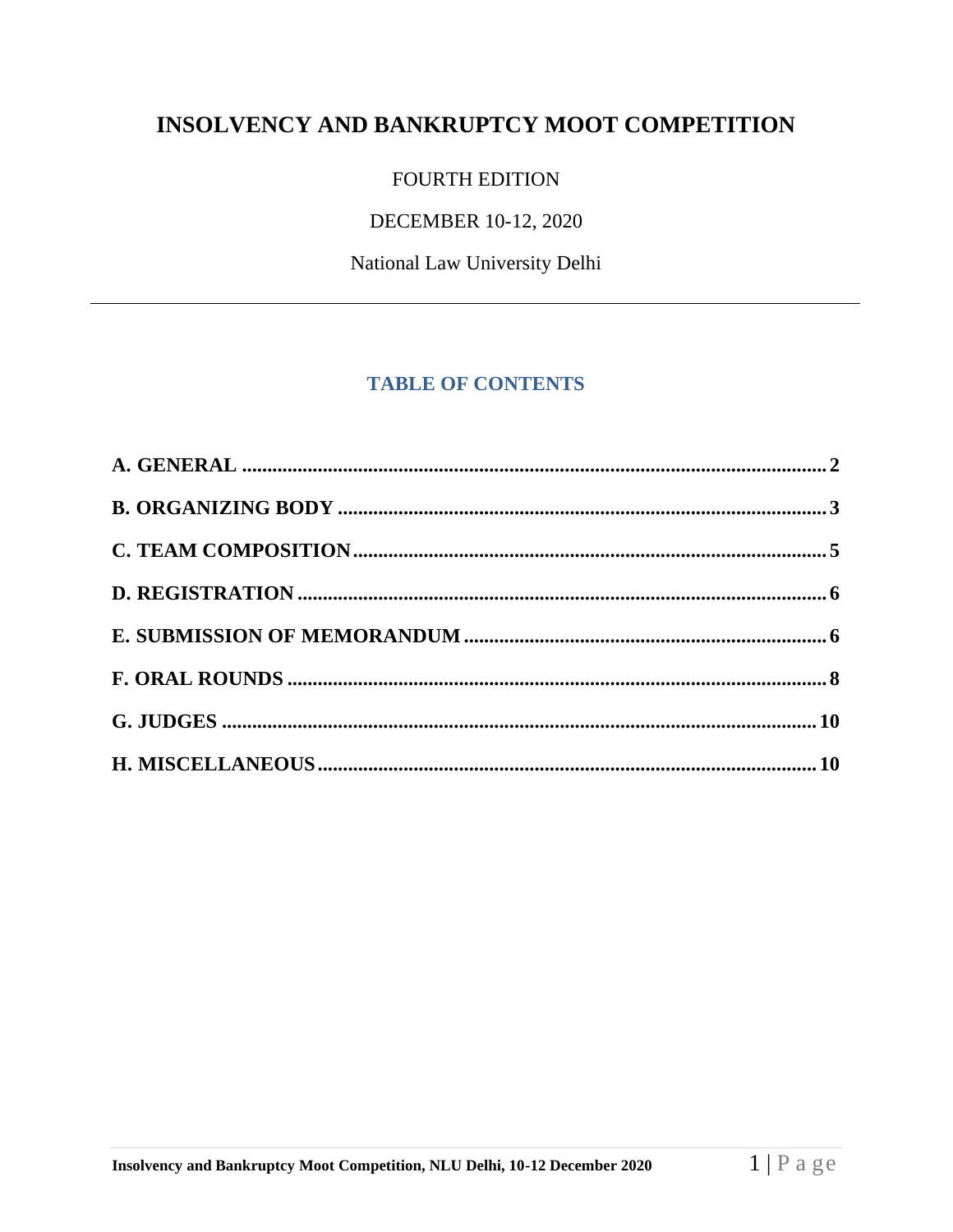





# COMPETITION RULES

## **A. GENERAL**

- <span id="page-1-0"></span>1. The fourth edition of the Insolvency and Bankruptcy Moot Competition will be held at National Law University, Delhi (NLUD) during 10-12 December 2020, provided that the University opens by then and the event can be held in accordance with the Covid-19 guidelines. If not, the competition will be held online via Live Video Conferencing Session.
- 2. The Competition aims at providing an opportunity to law and management students from top universities – domestic and international – to practice and expand their knowledge in Insolvency and Bankruptcy Law. It provides a platform for students to compete in a simulated insolvency & bankruptcy proceeding, where teams represent different stakeholders. The competition is carefully structured to judge not only theoretical knowledge but also practical skills of the participating teams, competing as various stakeholders.
- 3. The participating students will act as Resolution Applicant in simulation of a Corporate Insolvency Resolution Process under the Insolvency and Bankruptcy Code, 2016.
- 4. For the purpose of this moot, it will be considered that India has adopted the UNCITRAL Model Law on Cross-Border Insolvency, 1997.
- 5. For the purpose of this moot, it will be considered that the following Regulations are applicable: INSOLVENCY AND BANKRUPTCY BOARD OF INDIA (BANKRUPTCY PROCESS FOR PERSONAL GUARANTORS TO CORPORATE DEBTORS) REGULATIONS, 2019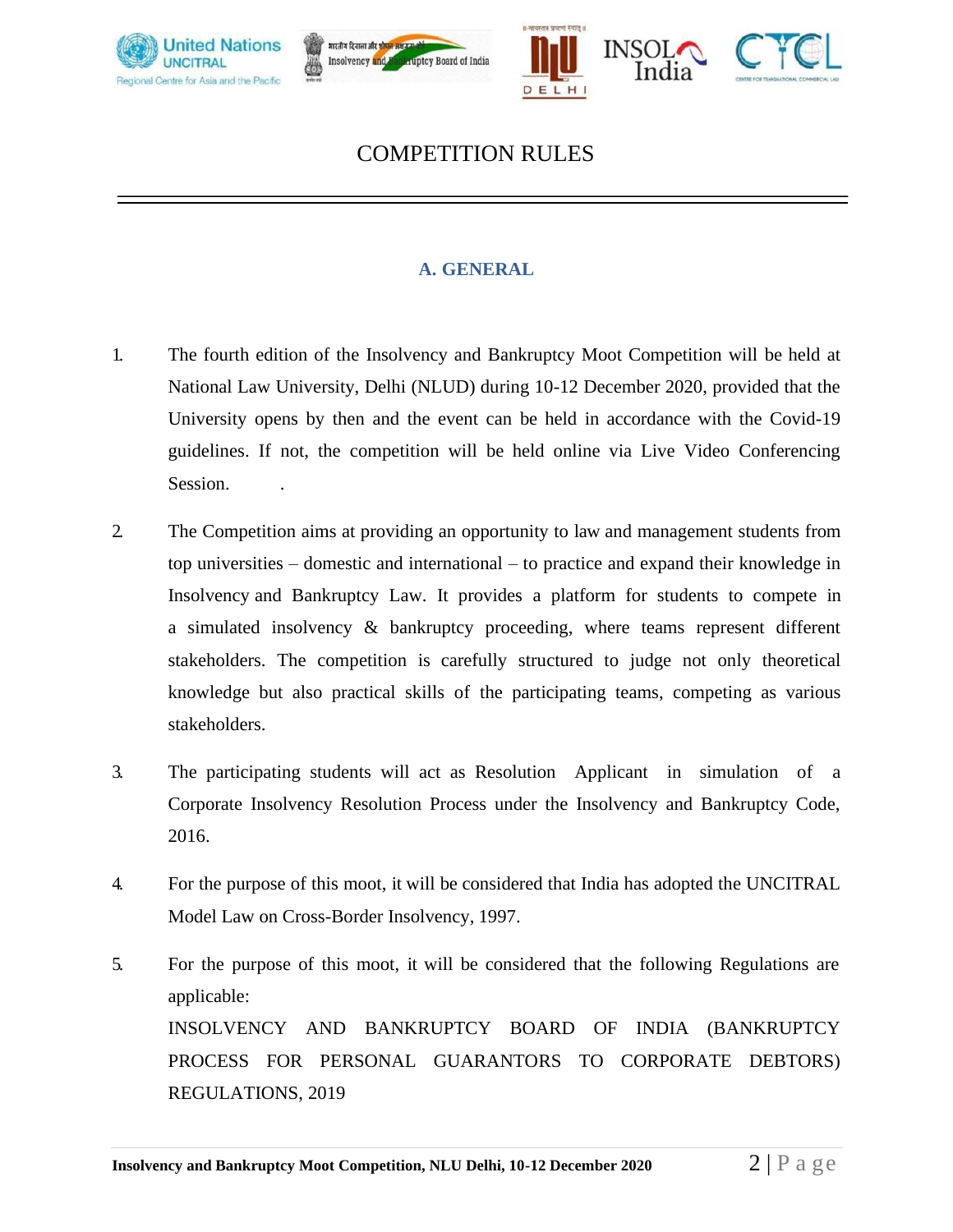



6. Format of the moot: There will be an initial selection round based upon memorandum to be prepared and submitted on the moot proposition. **Sixteen** teams shall be selected for the oral rounds during 10-12 December 2020. The sixteen shortlisted teams will be required to pay the registration fee. These shortlisted teams will be provided further information and documents for the oral rounds.

मारतीय दिवाला और <mark>शोषत अक्ष</mark>

Insolvency and

#### **B. ORGANIZING BODY**

- <span id="page-2-0"></span>1. The Centre for Transnational Commercial Law at National Law University, Delhi ("CTCL") acting under the Moot Court Steering Committee ("MSC") shall be the Organizing Body for the NLUD-IBBI-UNCITRAL RCAP Insolvency and Bankruptcy Moot Court Competition, 2020 ("Competition").
- 2. The Moot Court Steering Committee ("MSC") shall comprise of representatives of the organizing & supporting organizations, viz, The Insolvency & Bankruptcy Board of India (IBBI), INSOL India, UNCITRAL RCAP, and National Law University Delhi.
- 3. CTCL shall not be affiliated with nor assist any team registered to take part in the competition.
- 4. MSC/CTCL
	- a. has the sole discretion to:
		- i. enforce all rules;
		- ii. interpret the Rules;
		- iii. resolve any disputes that may arise during the Competition; and
		- iv. answer questions about, and clarify, the problem.
	- b. has the power to change/supplement the Rules, if any changes or supplements are necessary. The Rules will be posted on the competition website, and change or supplements will be communicated to participating teams as quickly as possible.
	- c. has the power to modify the moot problem at any stage with prior notice to the teams.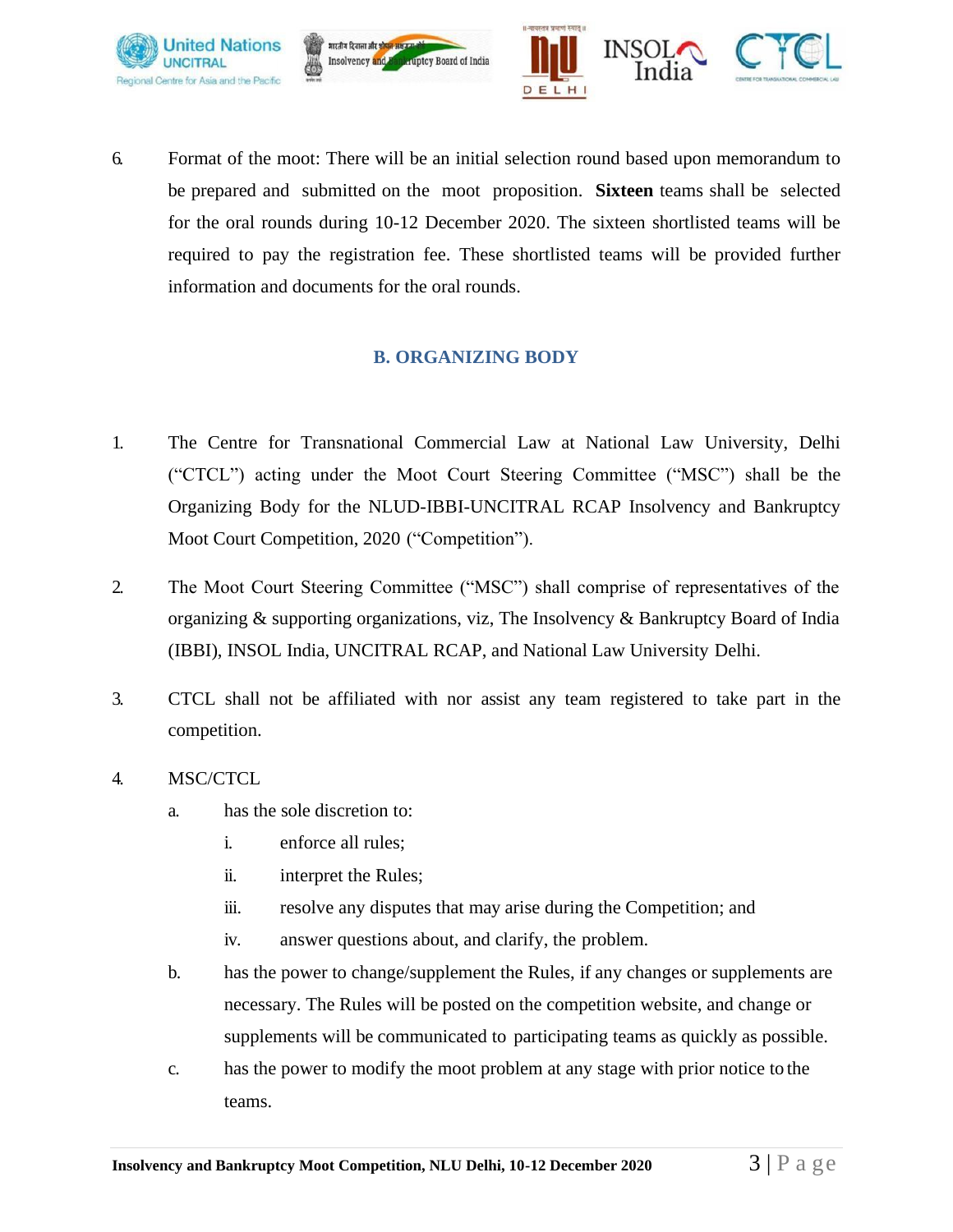



5. CTCL/MSC may, at its discretion, disqualify a team if they consider that there has been any behaviour that is considered a serious violation of these Rules or of the spirit of the Competition.

मारतीय दिवाला और श्री**पत** अध

Insolvency and

- 6. The Organizing Committee will not evaluate any memorandum/pleadings submitted by the participating teams or the Oral Rounds in the moot; however they will be involved in the handling, exchange and transfer of memorials as well as the organization of oral rounds.
- 7. Materials relevant to the administration of the Competition will be posted on the official website of National Law University, Delhi, IBBI and INSOL India.
- 8. Any questions or enquiries about the Competition shall be made in writing (email is satisfactory) to CTCL at [insolvency@nludelhi.ac.in.](mailto:insolvency@nludelhi.ac.in) If a question or enquiry affects participating teams, the question or enquiry and its answer will be e-mailed to participating teams within 3 days from the receipt of the question or enquiry. This does not include clarifications sought upon the Moot Proposition.
- 9. Each participating team shall provide one valid e-mail address to CTCL at the time of registration. All communications with CTCL that a participating team undertakes shall be through this e-mail address only. All correspondence and service of documents will be through this e-mail address only.
- 10. CTCL can be reached at the following address: Dr. Risham Garg, Associate Professor of Law, Director, Centre for Transnational Commercial Law National Law University, Delhi. Sector 14 Dwarka, New Delhi. Pin- 110078, India Email: [insolvency@nludelhi.ac.in](mailto:insolvency@nludelhi.ac.in)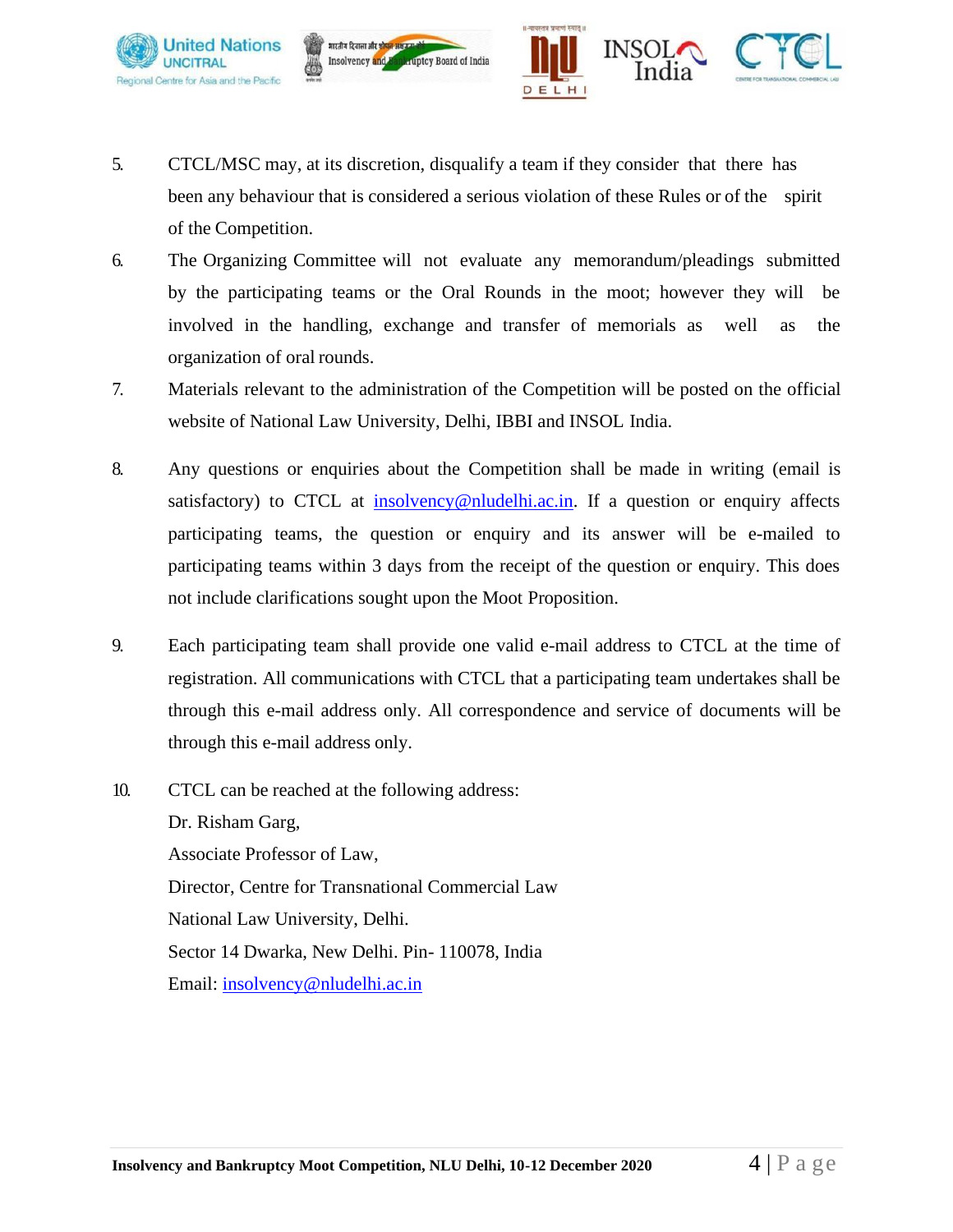





#### **C. TEAM COMPOSITION**

- <span id="page-4-0"></span>1. The competition is conducted in the English language. It is open to teams from professionally accredited law schools/colleges and management schools/colleges. Each eligible college may register only one team in the Competition.
- 2. A team can consist of no less than two and no more than four students, who shall be enrolled as full-time or part-time students of any degree in law or business, in the college/university they represent at the time of the Competition. However, no team member may have already been admitted or licensed to practice Law/CA/CS/CMA in any jurisdiction at the time of oral pleadings.
- 3. Teams shall not alter composition or members after submission of the list of team members at the time of registration, except upon written permission of CTCL based on a showing of extraordinary circumstances. In the Oral Rounds, no substitution will be permitted after the commencement of the first argument unless the number of team members drops below two.
- 4. The written submissions made by teams shall be the work of the student team members only.
- 5. Each team will be assigned a team code by the organizing committee. Teams shall identify themselves within their memorials only by use of this anonymous identifier. During the Oral rounds, team members shall avoid identifying their college or University to the judges.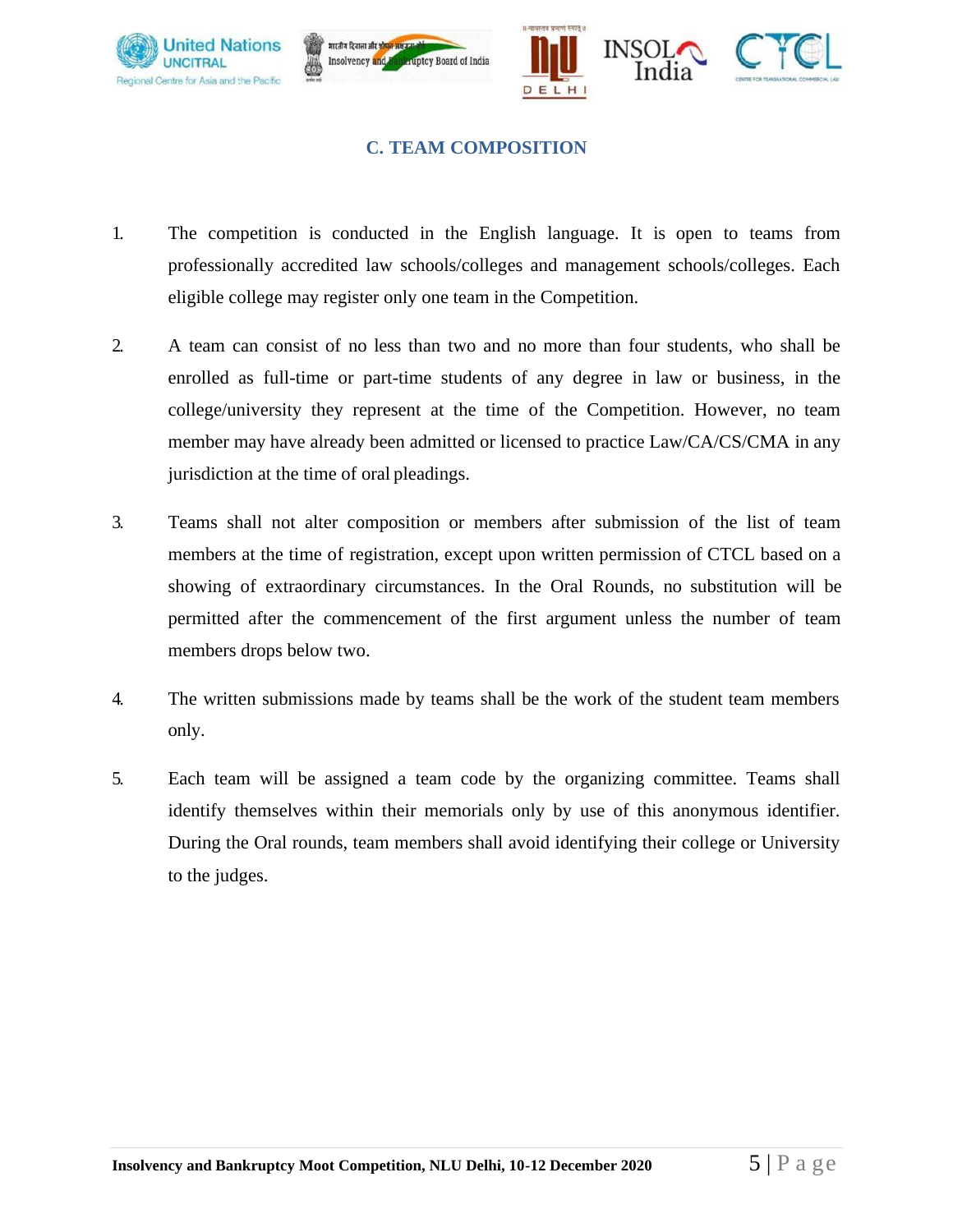





### **D. REGISTRATION**

- <span id="page-5-0"></span>1. Each Team must register for the Moot by completing the Registration Form on or before **30 September 2020**.
- 2. Registration fee for the Moot is INR 3000 per team for national teams. The registration fee for international teams is US\$ 100.
- **3.** The registration fee for the Moot is to be paid through an Online Payment Portal which shall be specified to the teams in due course, once the shortlisted teams have been notified on **15 November 2020**. Such notified teams are required to email a screenshot of the online payment confirmation to [insolvency@nludelhi.ac.in](mailto:insolvency@nludelhi.ac.in) latest by **25 November, 2020.**

#### **E. SUBMISSION OF MEMORANDUM**

- <span id="page-5-1"></span>1. Each participating team will submit only one written memorandum as per the suggested format. Teams should analyze all pertinent issues from all the parties mentioned in the moot proposition in this one memorial. Teams have discretion on structuring of issues inter-se as well as on arrangement of arguments from different sides within the memorial.
- 2. The memorial shall consist of following mandatory heads:
	- a. Cover Page
	- b. Table of Contents
	- c. List of Abbreviations
	- d. Index of Authorities
	- e. Statement of Facts (not exceeding 2 pages)
	- f. Issues Raised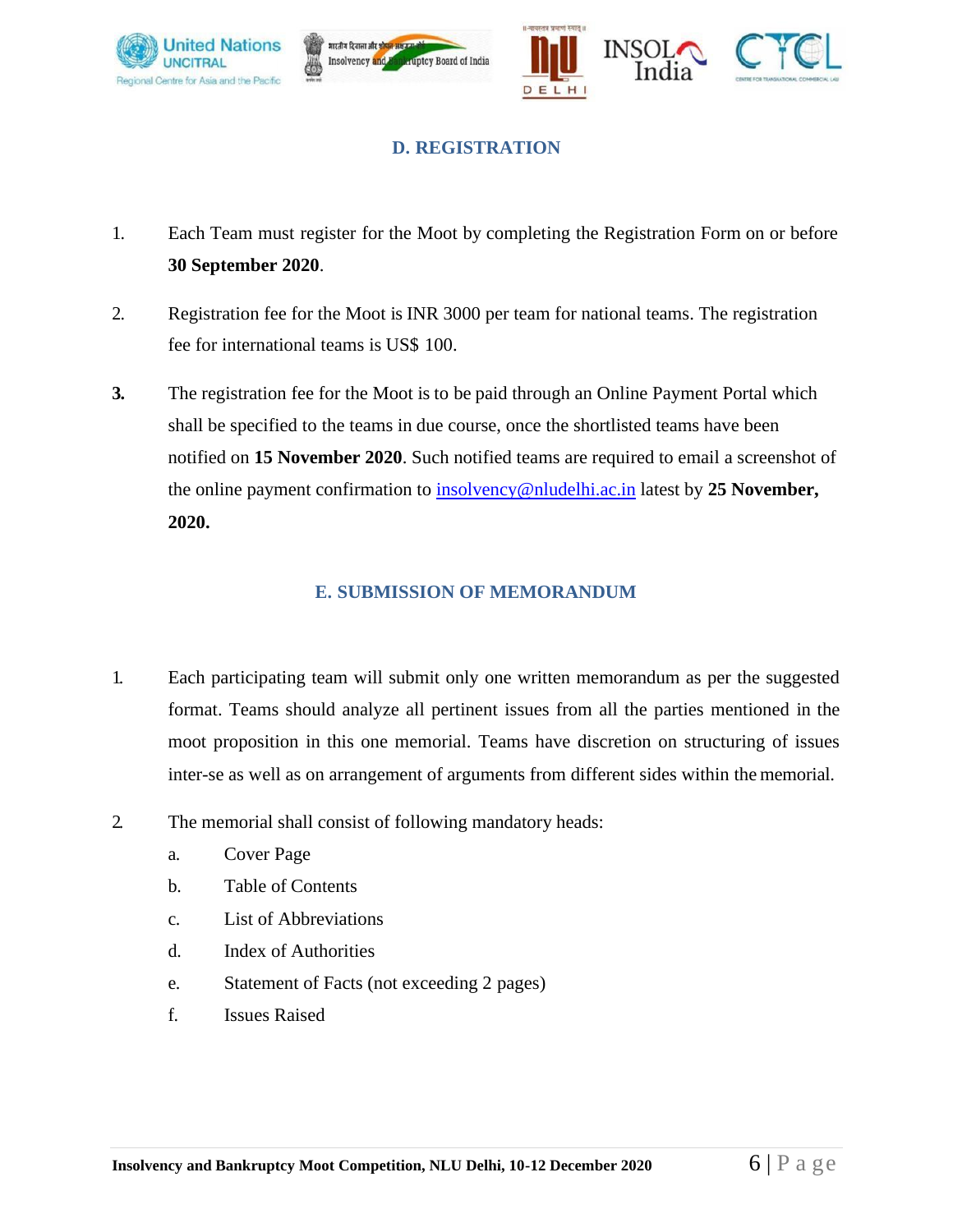





- g. A neutral analysis of all the issues that arise in the moot proposition
- h. Annexures/Forms/Reports
- 3. Teams shall cite authorities in the memorial using any uniform citation methodology. The formatting should be uniform. Penalty of 2 marks will be levied for every violation of this rule.
- 4. The Cover Page must contain only the following information:
	- i. Team Code
	- ii. Name of the Competition and Year
	- iii. The Title of the Matter
- 5. Soft Copies of the Memorial must be submitted by all teams in .pdf and .docx format (Office 2013 or Office 2016) on or before the last date of submission as decided and notified by the MSC, to [insolvency@nludelhi.ac.in.](mailto:insolvency@nludelhi.ac.in)
- 6. Hard Copies of the Written Submission/Memorial must be deposited by the participating teams before the preliminary rounds begin (in the case of offline oral rounds).
- 7. Formatting Rules
	- i. Page Size A4
	- ii. Font Times New Roman
	- iii. Font Size  $-12$  for the main text, headers and footers, 10 for the footnotes
	- iv. Line Spacing  $-1.5$  for the main text, headers and footers. For footnotes, single spacing between lines and double line spacing between two footnotes.
	- v. Margins  $-1$  inch on all sides
- 8. Footnotes should be limited to the citations. Any extra information or arguments in footnotes will attract a penalty of 2 marks per every violation.
- 9. Penalties:
	- i. Late Submission (Soft Submission) (-5) for every exceeding 12 hour period
	- ii. Exceeding page limit  $-(-5)$  for every page exceeded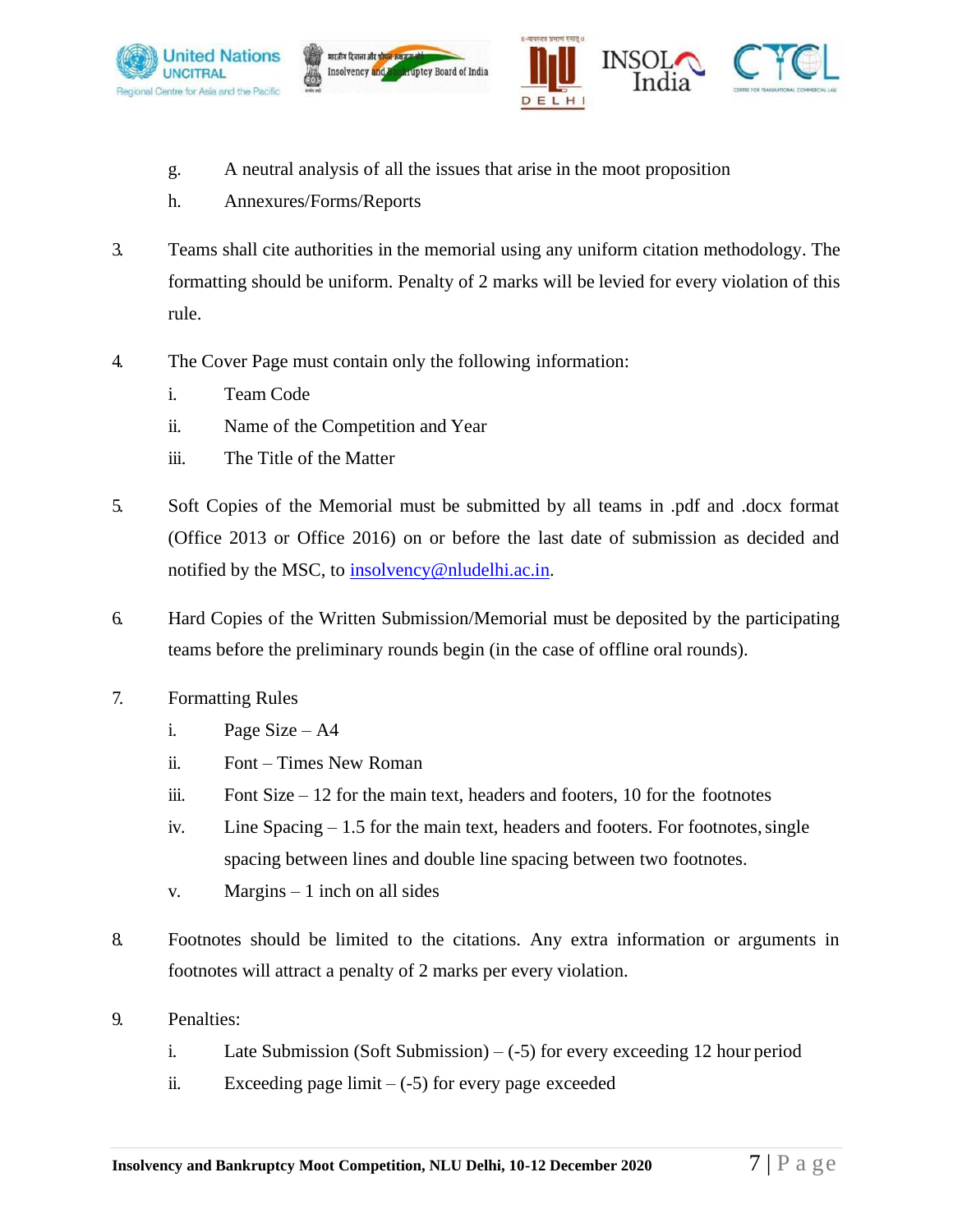



iii. Violation of any other formatting rule or submission rule  $-(-2)$  per violation Penalties under this sub-clause would be limited to a maximum of (-20).

ruptcy Board of India

मारतीय दिवाला और <mark>शोषन अक्ष</mark>ु

Insolvency and

- 10. Plagiarism- All Memorials will be put through a plagiarism check. Any Memorial found to be plagiarized will be subject to immediate disqualification.
- 11. Appeals All appeals from any penalty levied will be resolved by a Committee appointed by the MSC, whose decision shall be final and binding.
- <span id="page-7-0"></span>12. **SIXTEEN** teams shall be shortlisted for oral rounds on the basis of memorials. The shortlisted teams will be provided with further information for the oral rounds.

#### **F. ORAL ROUNDS**

- 1. Teams shall identify themselves within their memorial only by use of the anonymous identifier (team code) given to them in advance by the Organizing Committee. The names of the team members, their law school, or any other identifying information shall NOT appear anywhere in the document. Participants shall avoid letting judges know from which law schools their teams appear.
- 2. The language to be used during the Rounds is English.
- 3. The Competition shall consist of the following rounds: Two Preliminary Rounds, Semi-Finals and the Finals.
- 4. In oral rounds, the selected teams are required to represent, on one side, successful resolution applicant, Committee of Creditors and Resolution Professionals and on other side, all other parties including the promotor, guarantor.
- 6. During the course of oral rounds, no communication is permitted between the speaker at the Bar Table and other members of the team, except the co-counsel, who may pass chits to the speaker without interrupting the arguments.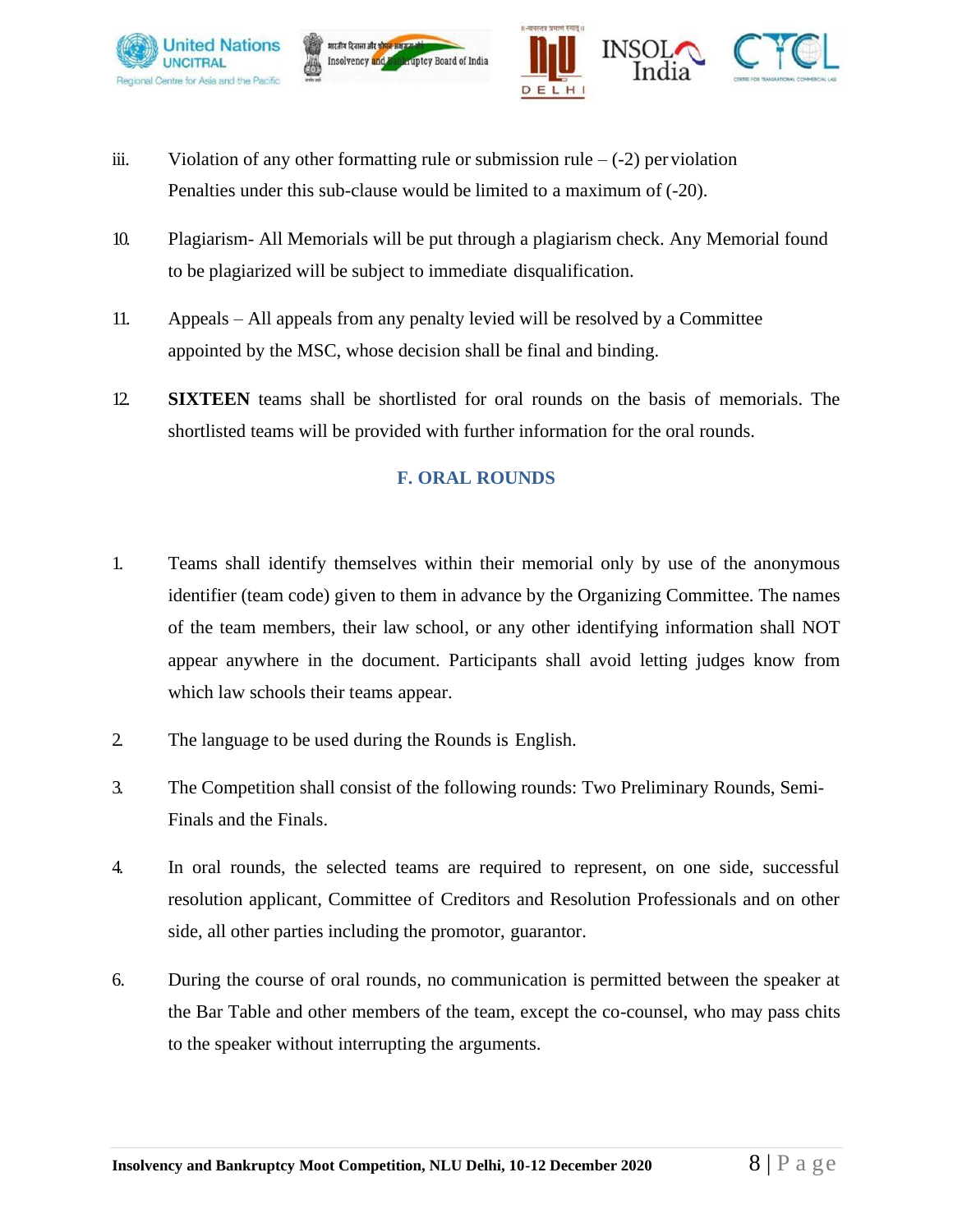



7. The Researcher shall not be permitted to address the Court during the Oral Rounds. The Researcher may however, be permitted to pass notes to the Speakers at the discretion of the Judges.

मारतीय दिवाला और शोषन अक्षर

Insolvency and

- 8. Every team can speak for maximum of 35 minutes. A speaker can speak for maximum of 20 minutes. The division of time per speaker is left to the discretion of the team subject to a minimum of 7 minutes per speaker.
- 10. The use of mobile phones, laptops, or any other electronic gadgets is strictly prohibited during the Oral Rounds.
- 11. Participants may use their own bare acts, printouts and commentaries provided that anonymity is not violated during the Rounds.
- 12. The decision of the Judges as to the marks allotted to each team shall be final and binding.
- 13. So as to ensure uniformity in the marking system all Judges will be provided with a scoring guideline.
- 15. In the situation that the rounds are conducted online:
	- i. the Organizing Committee reserves the right to choose an online platform to conduct the same.
	- ii. the Competition is an educational event and it is necessary that personal data is collected for the operation of the event and that the Organizing Committee will not disclose any personal data to third parties unless specific permission has been obtained from the participants. In case of any participants" concerns or queries about the usage of their data, they may contact the Organizing Committee.
	- iii. The teams will be sent a link to the virtual room created on the online videocalling platform chosen, one hour prior to the rounds.
	- iv. In case either the participants or the judges face Internet connectivity issues, the time limit of the respective rounds will be adjusted accordingly by the organizer of the round.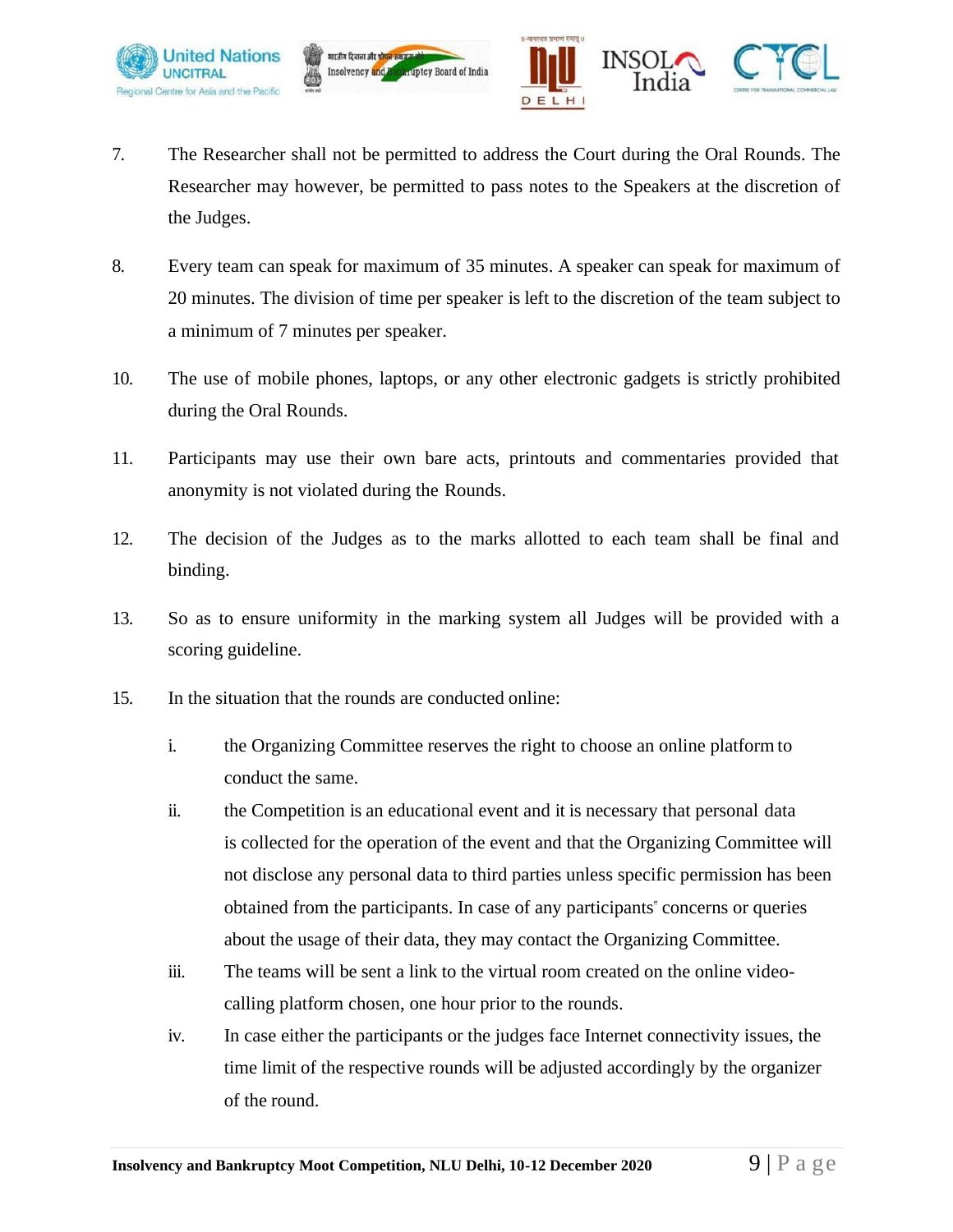<span id="page-9-0"></span>





## **G. JUDGES**

The Moot Steering Committee will be responsible for selecting the Judges for the Competition and for allocating them to a Resolution Session in each round of the Competition.

#### **H. MISCELLANEOUS**

#### <span id="page-9-1"></span>A. Language:

The official and only language of the Competition is English.

B. Access to Score Sheets:

At the end of Semi-Final Round each Participating Team that does not advance to the Finals will get access to its Score Sheets on request.

- C. Notification to the Competition Administrator: The submission of the Memorandum, queries and clarification in relation to the Resolution Session and any other questions/requests must be submitted to [insolvency@nludelhi.ac.in](mailto:insolvency@nludelhi.ac.in).
- D. Notification to the Participating Team:

If any one of the members of a Participating Team is notified or informed of any detail or information concerning the Competition, it will be deemed that the said Participating Team as a whole has been duly been notified or informed.

E. Time:

Any reference to time in the Competition Rules will be construed as a reference to Indian Standard Time.

F. Dress Code:

Members of Participating Teams should be dressed in formal dress for the duration of the Competition, including for the welcome address and the valedictory.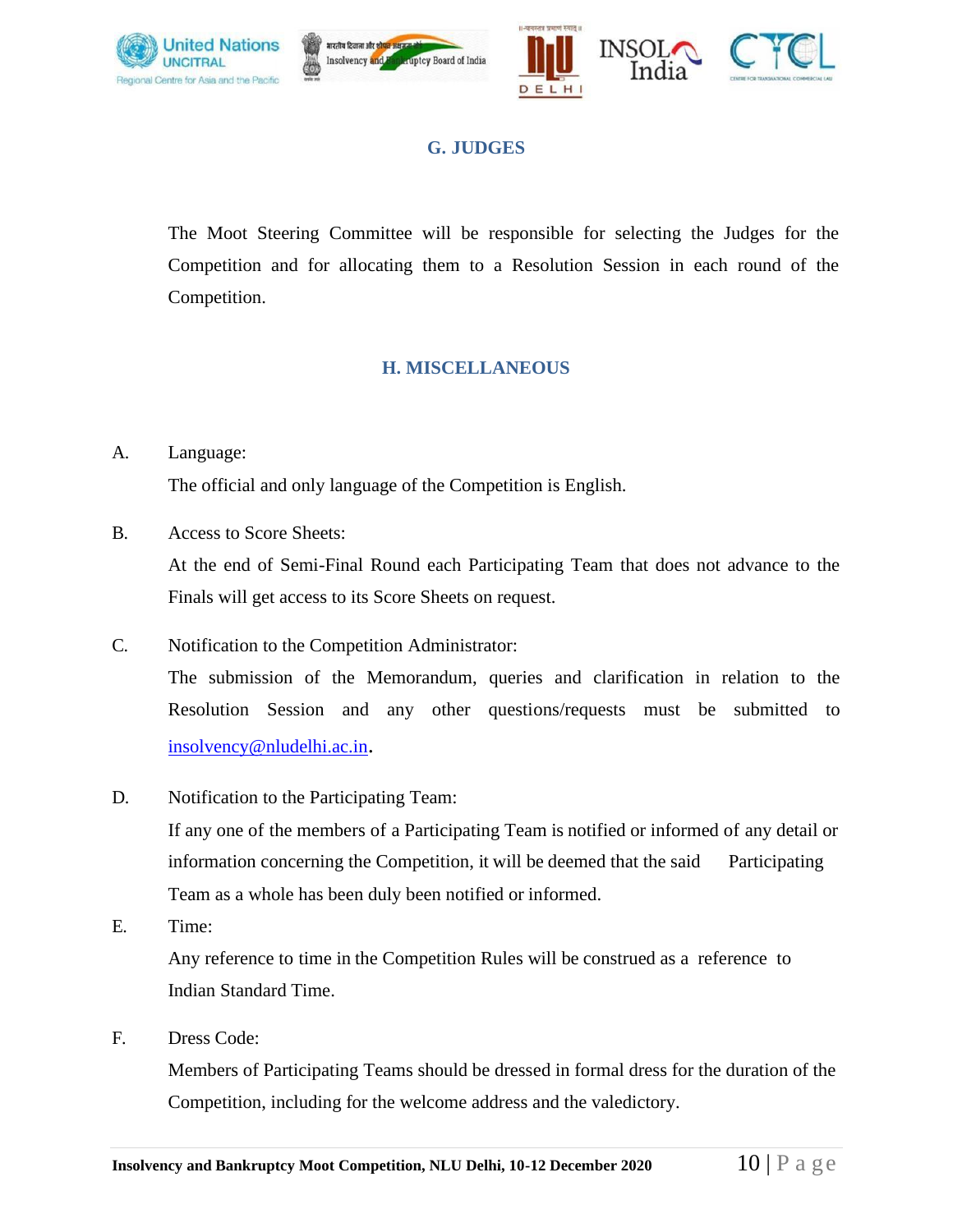





# **INSOLVENCY & BANKRUPTCY MOOT COMPETITION 2020**

National Law University, Delhi, December 10-12, 2020

The National Law University, Delhi, supported by the Insolvency and Bankruptcy Board of India (IBBI), and the UNCITRAL RCAP, in collaboration with INSOL India has initiated a moot competition on insolvency and bankruptcy. The Moot is organized by the Centre for Transnational Commercial Law (CTCL). The inaugural edition of the competition was held on 28-29 October 2017 at the National Law University, Delhi, India.

Insolvency is a sophisticated and complex economic law. It is one of the most critical components of the financial architecture of any country involving a wide range of stakeholders. It is critical that the students of law, commerce and management understand the nuances of this specialized subject by both, education and training in this field. This will enable them to choose a career out of many streams of profession this branch of commercial law offers and prepare them for industry engagement.

The format of the Competition is based on the process envisaged under the IBC. For the purpose of this moot, it will be assumed that India has adopted the UNCITRAL Model Law on Cross-Border Insolvency 1997.

The 4th edition of this Competition shall have teams from law universities and schools of management and economics. Selection of teams will be based on written memorandums and only shortlisted teams would proceed for oral rounds.

The theme of the 2020 edition is "Corporate Insolvency Resolution, including issues on Individual Guarantors and Cross-Border Insolvency". The participating teams will prepare and submit a Memorandum on the basis of moot problem. Teams will be shortlisted based upon the quality of submission. Shortlisted teams will participate in the oral rounds. In the oral rounds, teams will be provided a Resolution Plan and teams have to identify legal issues in that Resolution Plan and make arguments on its merits to industry experts acting as judges.